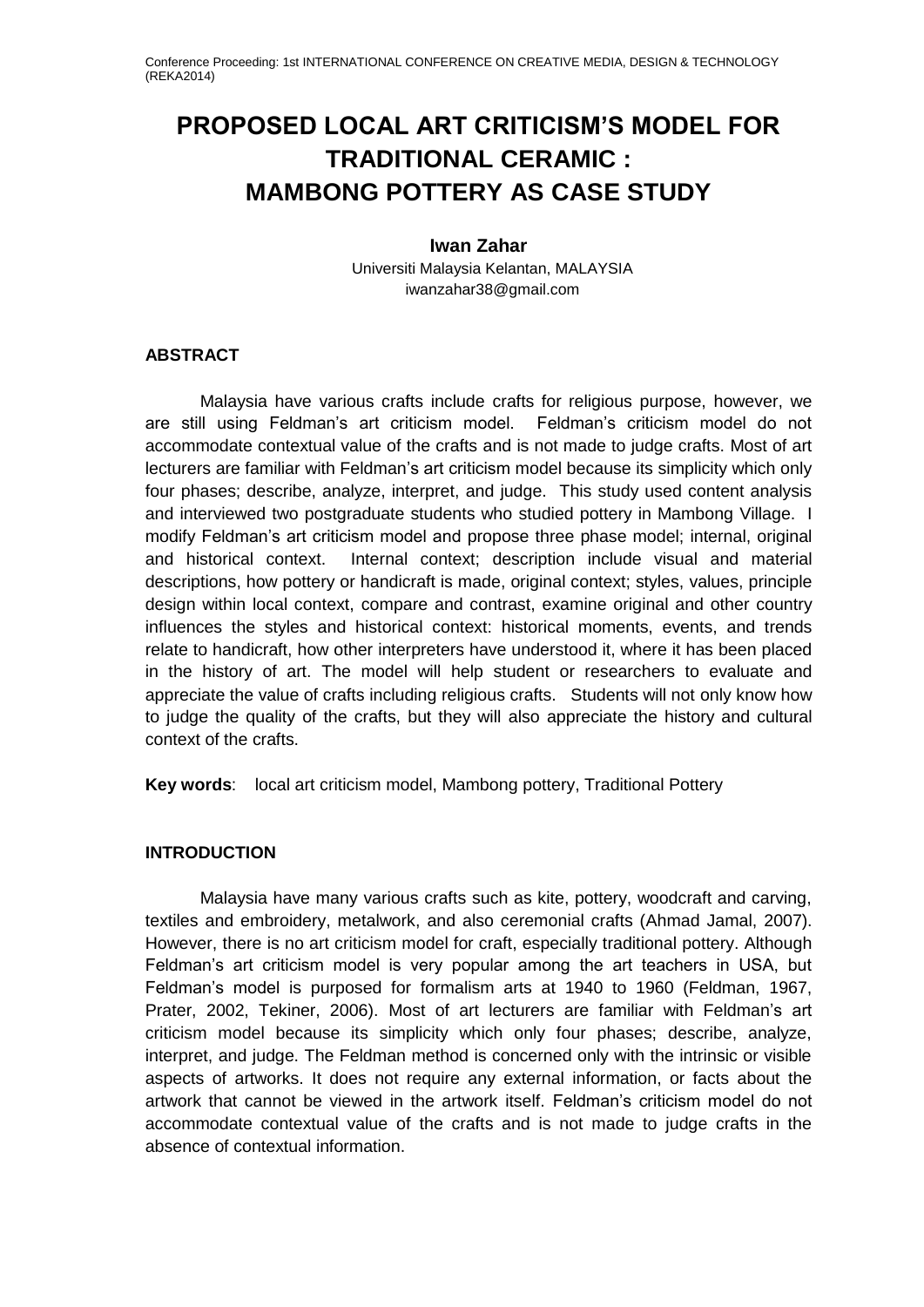Formalists evaluate art according to physical qualities such as color, size, shape, line, texture, and so on, and treat the ideational content of works as irrelevant. They view themselves as being mainly protectors and upholders of high aesthetic standards. Many art critics now favor "contextual" approaches **(**Tekiner, 2006). This content analysis research (Berg, 2001) will try to find appropriate criticism model for pottery by integrating the pottery analysis into the model. This research will examine all publications which relate to Mambong ceramic and evaluate Mambong ceramic in Kelantan. Unstructured interview (Robin Legard, R., Keegan, J. and Ward, K. (2003) is carried on two post graduate student who make research on Mambong village.

#### **Art Criticism model theory and Pottery analysis**

Feldman believes that student must first understand elements and principles of design when appreciate to works of art. Feldman develope his model as the one way in which all art could be viewed, written about and discussed. Feldman developed the model at the height of modernism (Taylor and Carpenter, 2007). According to Prater, Feldman's criticism model will not be suitable for handicrafts or ceremonial crafts. Prater proposed a few modifications to Feldman's formalist model that make it easier to use with a wide range of artwork. Prater added contextual approach so students can learn historical and cultural context. At final stage, Feldman's criticism model use criteria to judge an artwork's success and select the appropriate category. The categories are: Imitationalism: Art in which the artist is imitating a subject, Emotionalism: Art in which the artist is expressing emotions, moods or ideas, Formalism: Art in which the artist is focused on the abstract qualities of the composition. Prater added Functionalism: Art in which the artist is making art for ceremonial purpose (Prater, 2002). In comparison with pottery analysis, the archeological try to categorize vessels by certain feature such as form; bowl, jar, plate, and cup are equivalent, unordered dimensions of form, and morphological type. "This is called paradigmatic classification which have three characters: Firstly, all of the definitive criteria are equivalent; that is, none is or can be weighted over any other; Second, a second important characteristic of paradigmatic classes is that they are unambiguous, both in terms of their internal structure and in terms of their application as a means for creating groups of phenomena. This results from the dimensional characteristics of the features used in definition. All the features of a single dimension are mutually exclusive; third, the characteristic of paradigmatic classes is that they are comparable with all other classes in the same classification, and that the basis of comparability is explicitly established by the form of the classification*"* (Dunnell, 1971). Other classification is Taxonomic which is more broadly defined simply as creating type, which analyzes attributes to isolate and describe mode. Modes are the analyst judges to reflect community wide standards for manufacturing and using the ancient artifacts. A mode is defined any concept, or custom who control the behavior of artisans of a community which they passed from generation to generation. Taxonomic classification involve formulating a single set of classes, one for each kind of artifact in the collection (Route, 1960). I will try to integrate pottery analysis into art criticism model which consist of three steps; internal context, original context and historical context. The other sub skills will be placed under the three steps.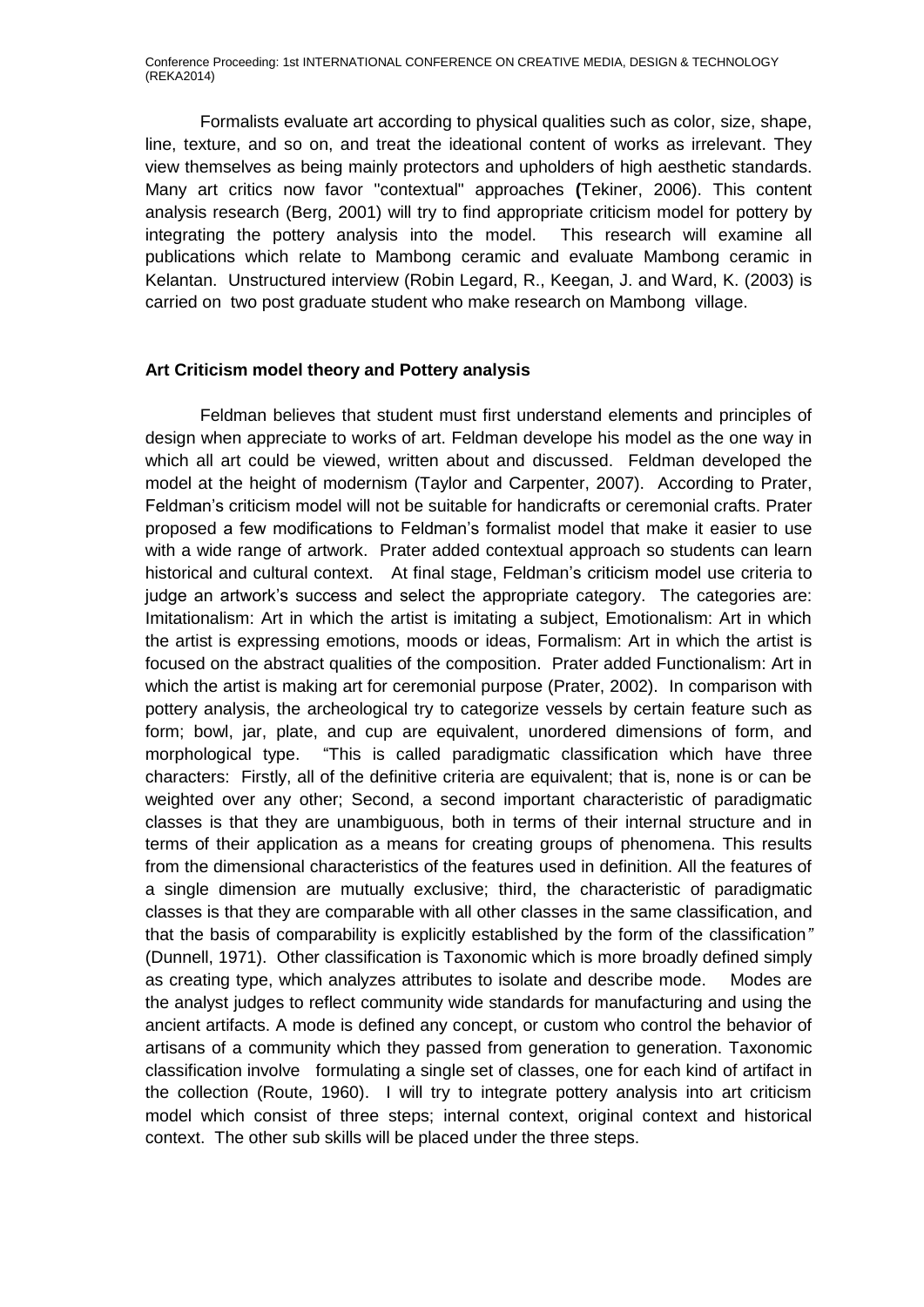# **Internal Context**

## *Visual and material descriptions*

Description emphasize on recognizing, decoding and coding, and analyzing the literal, illusion, and expressive properties in a visual image. The learners record the title and artist and describe subject matter, what's going on, and the element of arts. The learners will count on religious or divine subject matter, If they describe puppet characters which can be divided into three; divine, semi divine or human characters. However, not all handicrafts are made to be used religious purposes or moral lessons. Old Mambong ceramics were made for house hold products such as stoneware, cookware, pitcher, censer, and lamp enclose. The new Mambong ceramics change in functions and in appearance becoming display in the house (Siti Mariam, personal communication, July 8, 2014). Description of pottery consist of anatomy of vessel and surface decoration. Surface decoration involve description of structural elements and design elements. Description anatomy of vessel include vessel proportions (as ratio of height to diameter) and shape categories. The vessels can be divided into five vessel forms: plate, dish, bowl, jar, and vase (Smith, 1955, Sablof, 1975). Other description of vessels based on contours, proportion and eschews quasi-functional term such as jar and bowl (Shepard, 1976). Another approaches to identify vessel shapes are based on volume or geometry. The vessel shapes can be divided into three solids; sphere, ellipsoid, and ovaloid and three surfaces: cylinder, cone, and hyperboloid (Shepard, 1976). This description leads to classify the pottery.

Nearly all art criticism model points the process in making art is important to be considered. Pottery is clay that is modelled, dried, and fired, usually with a glaze or finish, into a vessel or decorative object. Archaeologist appreciate potters 'skills and of their ability to learn from from trial and error to mould the clay without wheel or prewheel method (Shepard, 1976). Clay is a natural product dug from the earth, clay mixed with additives that give the clay different properties when worked and fired; thus pottery is not made from raw clay but a mixture of clay and other materials. In mambong village, clay are not mixed with additives or chemicals. The Mambong'potters dig the clay from the earth, dried it and crush it with pestle. Mambong potters combined two methods; prewheel method and wheel method. Mambong potters use manual wheel to finish the products (Siti Mariam, personal communications, 5 August 2014).

The potters can form their product in one of many ways. Clay may be modelled by hand or with the assistance of a potter's wheel, may be jiggered using a tool that copies the form of a master model onto a production piece, may be poured into a mould and dried, or cut or stamped into squares or slabs. The methods for forming pottery is as varied as the artisans who create them. Most of Mambong's potters are middle ages women. They mixed the clay with water in order to be modelled and shaped by hand. They decorated the clay with many motifs. After they dried the clay, then they fired to a temperature high enough to mature the clay. Mambong pottery has neither used any painted on the surface nor dipped in the glaze.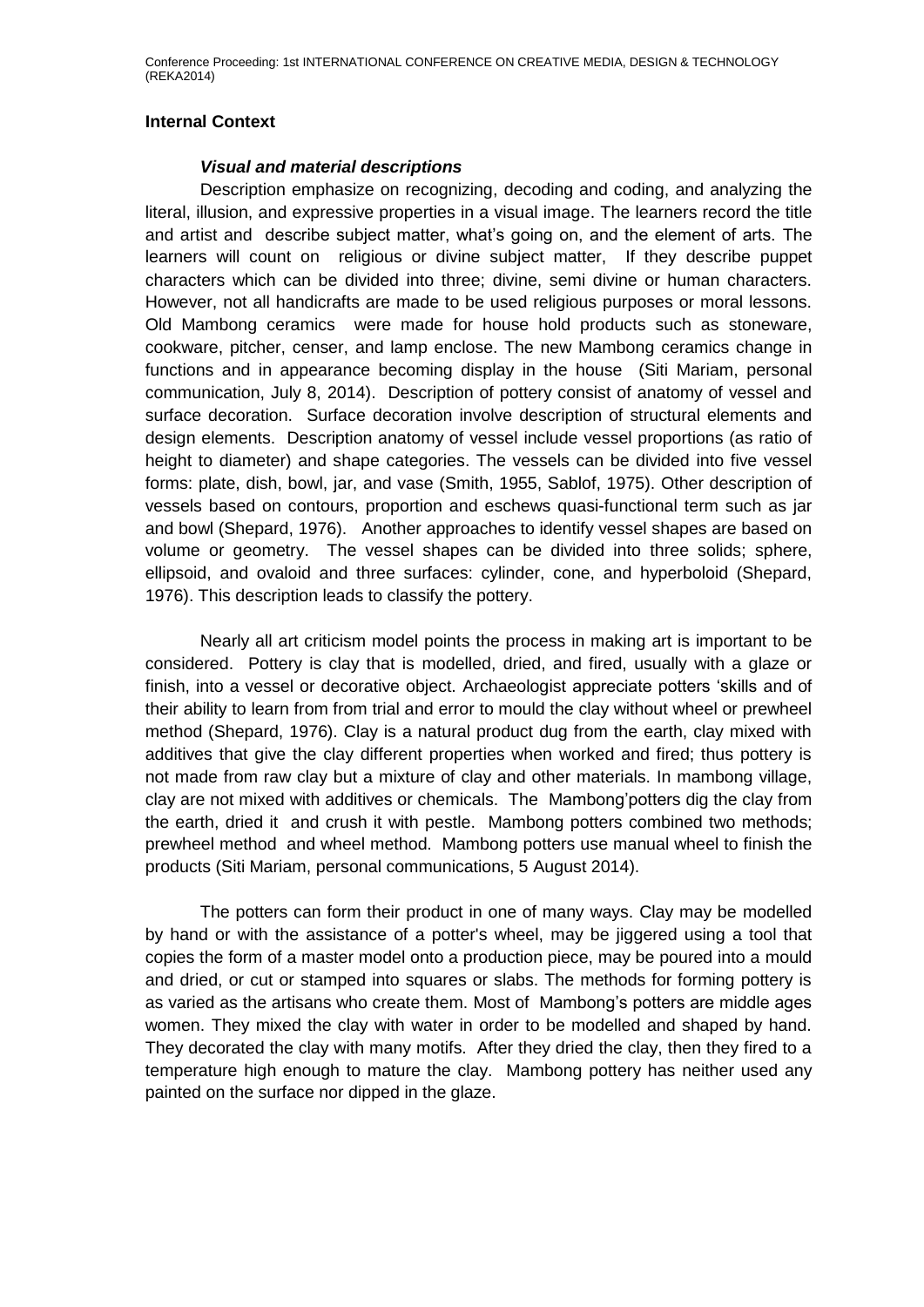# **Original Context**

Style is a complex concept that is applied in a number of disciplines. Style in anthropology emphasize communication and information transfer. Styles are generally considered visual representations, specific to particular context of time and place. Styles can at least inform about the identity of the society that produced the style and about the situation. In another word, style can be described as the space to be decorated and the way that space filled. The formal qualities of styles concern particular elements, motifs, configurations, and decorative layouts (Rice, 1987). Styles of handicraft usually are static and nearly no changed for hundred years or even thousand years. Gombrich (1960) claimed that many of traditional Chinese paintings or Spink statue used nearly the same technique from one generation to next generations. Egyptian art changed very little for three thousand years (Gombrich, 1995). Styles are comprehended, expression such as representational, naturalistic, abstract, iconic or geometric. Style in Mambong ceramic has also no changed since the scholars dated since 1968. 39 old motifs in old ceramic which can be seen in Kelantan Museum and 3 new motifs which can be found in recent productions. The new motifs consist of small leaves, *Paddy bud* and S shape. (Siti Mariam, personal communication, July 8, 2014).

# *Values*

This terminology is different with values in element of design. Values in element of design describes relative degree of lightness and darkness in the pictures, but values at ceramics is seen by the content of styles which are consisted from visual images and spatial arrangements. Aziz and Enoch et. al. (2011) applied Gestalt theory and Golden section rule, to identify the unique heritage values in Kelantan ceramics that could be sustained as genius loci. They applied shape and arrangements of motifs which correspondent with Islamic values. Also they counted the odd number and stated that the decorative pattern of Mambong pottery is conformed to belief system in Mambong society. However, they did not compared with Islamic symmetrical designs (Enoch, personal communication, July 8, 2014). Most of the decorative patterns comprises of elements arranged in odd numbers (i.e. 3, 5) which represent the Islamic belief. The presence of circular and crescent shapes in most of the patterns can also be correlated with the Islamic belief in moon, which is often represented with a round or crescent shape. The proportional arrangements of the decorative patterns which have been identified to follow the golden section rule and prove their timeless beauty across culture and time.

# **Element of art and Principle design**

Element of art will consist of line, shape, form, space, texture, value and color. Basic elements and combination of element that are used in Ceramic to form larger components of the decoration (Washburn, 1977). The decoration appears on the surface area which divides into structural and design elements. Bands, lines and dividers construct the structure elements and animal motifs construct the design elements. Structures of the decorative layout are arranged by elements and motifs. The basic unit may correspond to different design levels in different communities (Rice, 1987). Mambong pottery has animal motifs such as birds, fish, mountain, flowers and also natural cosmos such as stars, sun and moon (Tajul, Harozila, Fauzi, 2011). Bands, lines and dividers also appear in Mambong pottery.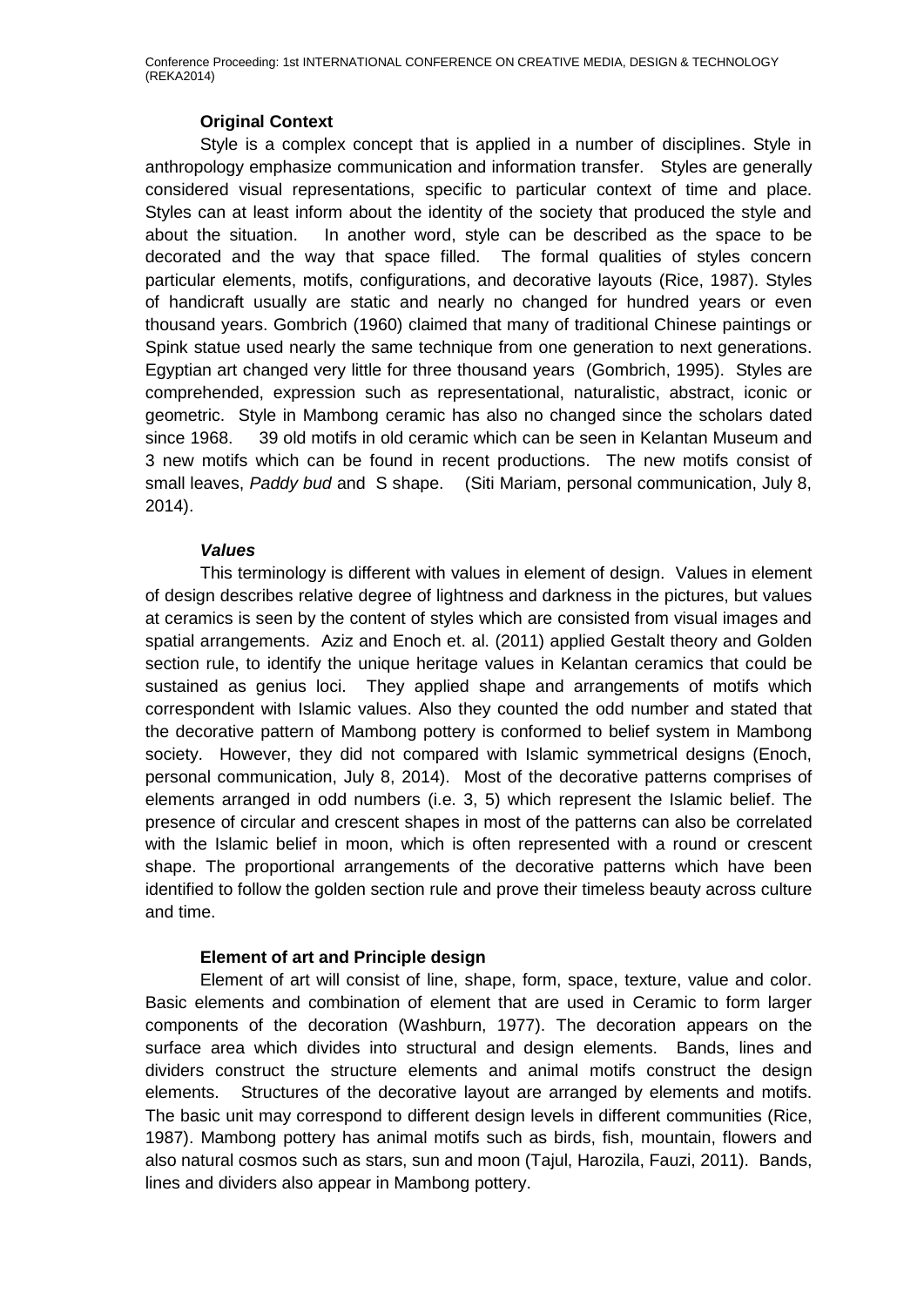Stoneware, cookware, censer and earthen pot have only dividers and show no lines (horizontal lines). Pitcher and rounded pitcher (*geluk*) have lines and dividers. Stylistic attributes consist of elements, motifs, symmetry and structure (Rice, 1987). Principle design have 7 formulas; movement, harmony, unity, balance, proportion, variety and economy. The surface decoration can be analyzed by 7 principle of design, but not into depth, and can not lead into classification. In contrast, analysis design of pottery emphasize on three major approaches in pottery schools; design element analysis, symmetry analysis, and design structure analysis. Design element analyses attempt to isolate the individual elements of pottery design and explain their spatial occurrence in terms of the social behavior of the makers and users of the pottery (Rice, 1987). Symmetry analysis of ceramic decoration includes identifying and describing a design pattern. In order to describe the property of symmetry, the spatial position of geometrical figures and their movement across a line or around a point axis is considered (Shepard, 1976). The step is to determine the motion by which that part is repeated on the vessel. Symmetrical condition is achieved when a design is composed of repeated fundamental part. There are four kinds of movement which lead to define four classes of symmetry: translation, bilateral, rotation and slide reflection (Rice, 1987). Design structural analysis is interest in the structure or spatial arrangement of the designs on pottery or other decorated objects. The design components are referred to as elements and configuration and can be categorized as either primary or secondary. The result can be described into four features: definition of the area to be decorated, identification of the basic units of decoration, classification of the basic units, and identification of the rules (Hardin, 1983).

# *Compare and Contrast*

Method of critically analyzing art work is to compare and contrast it to other work by the same artist to other artist's works or to works by other artists (Barrett, 2006). Study old Mambong pottery which are in Museum Kelantan compare and contrast with recent Mambong Pottery productions showing that the quality of recent Mambong Pottery is not good as the old Mambong (Siti Mariam, personal communication, July 8, 2014).

#### *Examine original and other country influences the styles*

Wray (1903) tried to prove that Malayan pottery which was made in the state of Perak without influence from more highly civilized nations. Traditional pottery in Malay was made with hand and not employed wheel method (Shamsu Mohamed, 2005). Most of the surface decorations from lines, point mole, curve line and fish bones are still reflects Malay culture (Tajul, Harozila, Fauzi, 2011). However, one of pitcher which was found 1982 and placed in Kelantan Museum show square spiral motif (*Pilin Segi empat*) in the decoration. This motif was probably influenced by Chinese motifs.

#### **Historical context**

Historical context explained about historical moments, events, trends related to handicraft and how other interpreters have understood. Demographic of the potters and ceramic sociology approach should be discussed. For example, Mambong pottery have been made since 1868 at Mambong village that close to Galas River. Maimunah binti Puteh pioneered to make pottery and her fourth generations still produce Mambong pottery (Tajul, Harozila, Fauzi, 2011).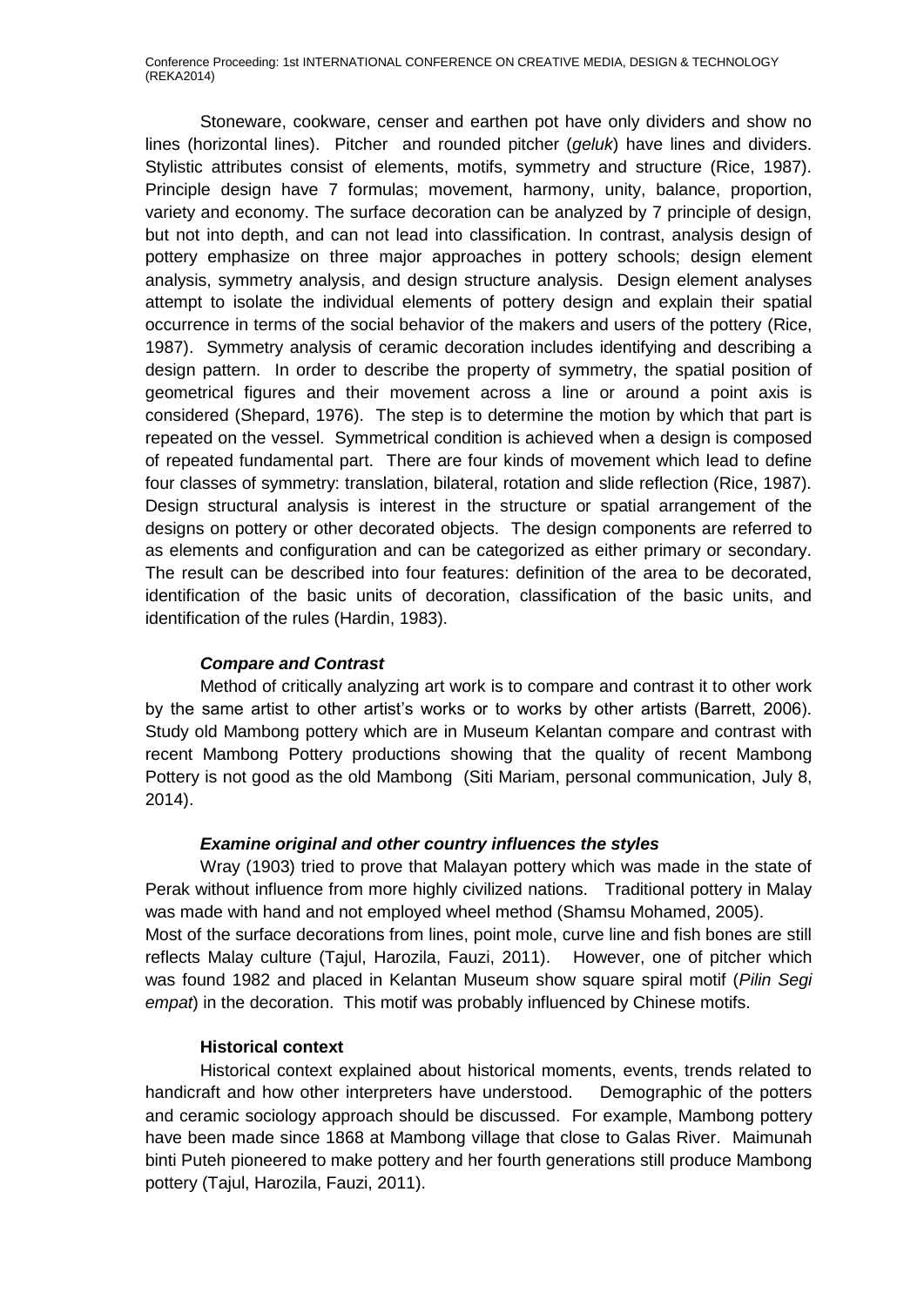The use of wheel method is possible influenced by Chinese traders who brought ceramic to Semenanjung Island at 7 centuries (Azmi Arifin, Muhamad Luthfi, Tamiji, 2010).

#### **CONCLUSION**

None of the research in Mambong pottery used standard descriptions or tried to make new standard descriptions. Further investigation should be carried out to make traditional pottery classification in Malaysia.

#### **REFERENCES**

- Ab. Aziz Shuaib, Enoch, O.E., Khairul Azhar bin Mat Daud, Muhamad Ezran Bin Zainal Abdullah, Jafrulhizam Bin Jaafar (2011). Aesthetic Appreciation of Kelantan Heritage Ceramics: An Indicator for Sustainability. *Arts and Design Studies.*Vol. 18. Retrieved from 8 August 2013, from http: www.iiste.org
- Ahmad Jamal (2007). *Crafts and The Visual Arts: The Encyclopedia of Malaysia. Archipelago Press*: Singapore.
- Anderson,T.(1993).Defining and Structuring Art Criticism for Education. *Studies in Art Education*, 34 (4) 199-208.
- Azmi Arifin, Muhamad Luthfi Abdul Rahman & Tarmiji Masron (2010) Warisan Tembikar
- Barrett, T. *Criticizing Photographs, an introduction to Understanding Images*,Edisi 4. ,New York : Mc Graw Hill, 2006.
- Berg, B.L.(2001) *Qualitative Research Methods for The Social Sciences*. Boston: Allyn and Bacon
- Feldman, E.B., (1967) *Practical Art Criticism*, Englewood Cliffs.NJ. Prentice Hall.
- Gombrich, E. (1960). *Art and illusion a Study in the psychology of pictorial representation*. London : Phaidon Press.
- Gombrich, E. (1995). *Story of Art*. London: Phaidon Press.
- Hardin, M.A.(1983). The Structure of Tarascan pottery painting. *In Structure and cognition in art*, ed. D. K. Washburn, 8-24. Cambridge: Cambridge University Press.
- Prater, M. (2002). Art Criticism: Modifying the Formalist Approach. *Art Education*, Vol. 55, No. 5, A . pp. 12-17

Rice, P.M. (1987). *Pottery Analysis*. London : The University of Chicago Press.